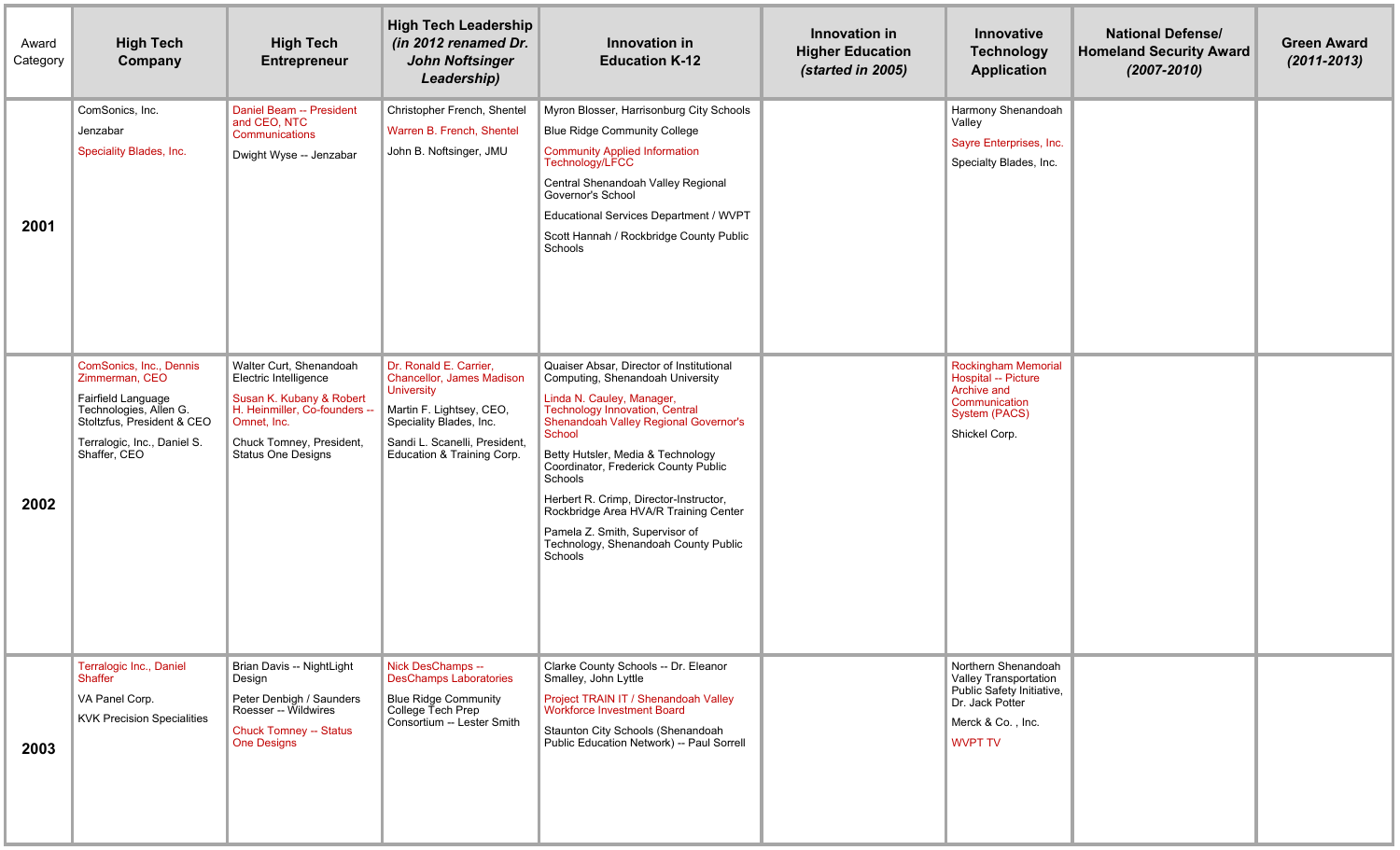| Award<br>Category | <b>High Tech</b><br>Company                                                                                                                 | <b>High Tech</b><br><b>Entrepreneur</b>                                                                                                                                                                      | <b>High Tech Leadership</b><br>(in 2012 renamed Dr.<br><b>John Noftsinger</b><br>Leadership)             | Innovation in<br><b>Education K-12</b>                                                                                                                                                                                                                                                                                                                                                                                                                                                                                                                                                                              | Innovation in<br><b>Higher Education</b><br>(started in 2005)                                                                                                                                                                                                                                                                                                                                                                                                                                                              | Innovative<br><b>Technology</b><br><b>Application</b>                                                                                                                                                                                                                                                                                                                                       | <b>National Defense/</b><br><b>Homeland Security Award</b><br>$(2007 - 2010)$ | <b>Green Award</b><br>$(2011 - 2013)$ |
|-------------------|---------------------------------------------------------------------------------------------------------------------------------------------|--------------------------------------------------------------------------------------------------------------------------------------------------------------------------------------------------------------|----------------------------------------------------------------------------------------------------------|---------------------------------------------------------------------------------------------------------------------------------------------------------------------------------------------------------------------------------------------------------------------------------------------------------------------------------------------------------------------------------------------------------------------------------------------------------------------------------------------------------------------------------------------------------------------------------------------------------------------|----------------------------------------------------------------------------------------------------------------------------------------------------------------------------------------------------------------------------------------------------------------------------------------------------------------------------------------------------------------------------------------------------------------------------------------------------------------------------------------------------------------------------|---------------------------------------------------------------------------------------------------------------------------------------------------------------------------------------------------------------------------------------------------------------------------------------------------------------------------------------------------------------------------------------------|-------------------------------------------------------------------------------|---------------------------------------|
| 2004              | <b>Fairfield Language</b><br><b>Technologies</b><br><b>KVK Precision Specialities,</b><br>Inc.<br>Shenandoah Valley Electric<br>Cooperative | Mark Bayliss, Visual Link<br>Internet<br><b>Walter Curt, Power Monitors</b><br>Incorporated (PMI), & SEI<br><b>Technology</b><br>Brian Davis, NightLight<br>Design, Inc.<br>Peter Denbigh, WildWires,<br>LLC | Dr. Linwood Rose, President<br><b>James Madison University</b>                                           | Blue Ridge Community College, Certified<br>Manufacturing Technologist Program<br>Blue Ridge Community College, Nursing<br>Department, Nursing<br>Faculty<br>Eastern Mennonite High School, "Lewis &<br>Clark 2003: Retracing the Trail"<br>James Madison University, College of<br>Education, Richard Ingram<br>James Madison University, CISAT Bio-<br>manufacturing Group, Ronalds Raab,<br>Robert McKown, & George Coffman<br>Linville-Edom Elementary School, Margo<br>Jantzi / First Lego League Team<br>Massanutten Technical Center.<br>W. Marshall Price<br>Shenandoah Valley Governor's School,<br>Ray Lee |                                                                                                                                                                                                                                                                                                                                                                                                                                                                                                                            | <b>Blue Ridge Web</b><br>Creations & Wetsel, Inc.<br><b>Wildlife Center of Virginia</b><br><b>Coldwell Banker Premier</b><br>Properties<br>City of Staunton, SimBril<br>Technologies<br>Intelligent Transportation<br>Systems (ITS), Valley<br>Health System --<br><b>Winchester Medical</b><br>Center<br>Merck & Co., Inc.<br>Pilgram's Pride, Eastern<br>Division<br>The Rockingham Group |                                                                               |                                       |
| 2005              | Extreme Exposure Media<br><b>Shickel Corporation</b>                                                                                        | Visual Link Internet; \ Mark<br><b>Bayliss</b><br>Wildwires LLC; Peter<br>Denbigh<br>Frazier Quarry; Robert<br>Frazier<br>Frazier Quarry; Bibb Frazier<br>Servare Solutions; Craig<br>Moore                  | Phil Harder (Rockingham<br>Heritage Bank)<br>James Quarforth (NTELOS)<br>Dennis Zimmerman<br>(ComSonics) | Hugh K. Cassell Elementary School<br>Waynesboro High School;<br><b>Curtis Barker</b><br>Shenandoah Valley Governor's School;<br><b>John Matherly</b>                                                                                                                                                                                                                                                                                                                                                                                                                                                                | Blue Ridge Community College /<br>Workforce Services & Continuing<br>Education<br><b>JMU's Biomanufacturing Group;</b><br>Drs. Raab, McKown, Coffman<br>JMU's Language Lab;<br>Dr. Stephany Gould Plecker<br>Dept. of Mathematics and<br>Statistics / JMU; Dr. James<br>Sochacki<br>The Writing Program - JMU; Dr.<br>Pavel Zemliansky<br>Valley Region of Virginia<br><b>Technology Fair</b><br>Project HEAR: Woodrow Wilson<br>Rehabilitation Center<br>GIS/GPS collaboration between<br>BRCC and the City of Waynesboro | <b>Coldwell Banker</b><br><b>Funkhouser Realtors:</b><br><b>Scott Rogers</b><br>WAZT TV; Dr. Art<br><b>Stamler</b>                                                                                                                                                                                                                                                                          |                                                                               |                                       |
| 2006              | Digico<br><b>First Witness Video</b><br>Jenzabar, Inc<br>Perdue Farms, Inc.<br>Rockingham Memorial<br>Hospital                              | Ben Cash-Blue Key, Inc.<br>The five founders of<br>Immerge<br>Technologies, Inc                                                                                                                              | Phil Harder (Rockingham<br>Heritage Bank)<br>James Quarforth (NTELOS)<br>Dennis Zimmerman<br>(ComSonics) | Engineering Day-McKee Foods & the<br>Augusta County Public School System<br>Learning Can Be Fun-BRCC's Youth<br>Program for Grades K-12<br>Melody Moats-Highland Elementary<br>School                                                                                                                                                                                                                                                                                                                                                                                                                               | JMU's Center for Energy and<br><b>Environmental Sustainability</b><br>(CEES)<br>Lynne Ryan-Blue Ridge<br><b>Community College</b>                                                                                                                                                                                                                                                                                                                                                                                          | ERA Kline & May Realty<br>Extreme Exposure Media<br>Harrisonburg Children's<br><b>Museum</b><br>Rockingham Group<br><b>Valley Blox</b>                                                                                                                                                                                                                                                      |                                                                               |                                       |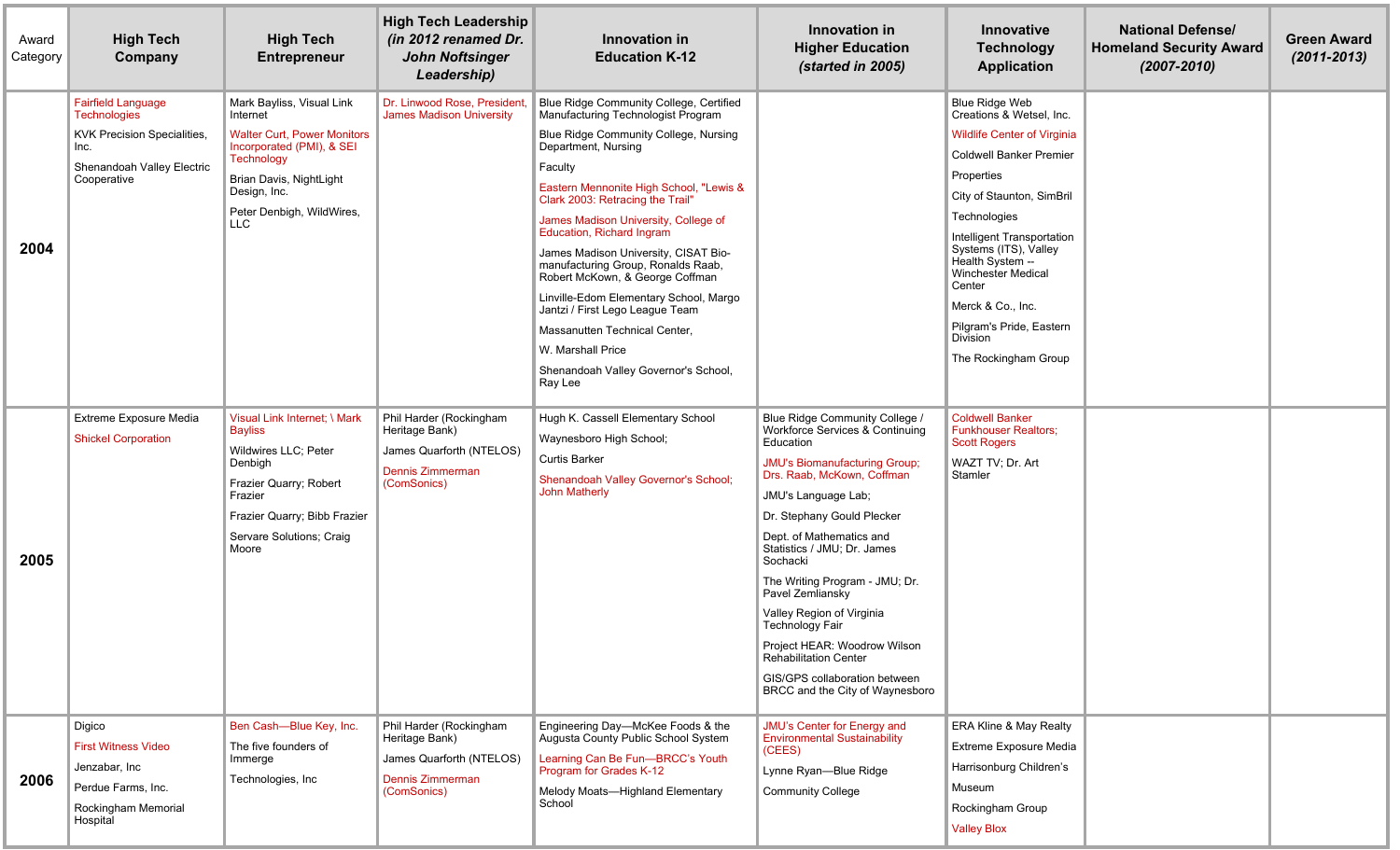| Award<br>Category | <b>High Tech</b><br>Company                                                             | <b>High Tech</b><br><b>Entrepreneur</b>                                                                                                                                                                           | <b>High Tech Leadership</b><br>(in 2012 renamed Dr.<br><b>John Noftsinger</b><br>Leadership)                                     | Innovation in<br><b>Education K-12</b>                                                                                                                                                                                                                                                                                                                                                            | Innovation in<br><b>Higher Education</b><br>(started in 2005)                                                                                                                | Innovative<br><b>Technology</b><br><b>Application</b>                                                                                                                                                                                             | <b>National Defense/</b><br><b>Homeland Security Award</b><br>$(2007 - 2010)$                                                                                                                                                | <b>Green Award</b><br>$(2011 - 2013)$ |
|-------------------|-----------------------------------------------------------------------------------------|-------------------------------------------------------------------------------------------------------------------------------------------------------------------------------------------------------------------|----------------------------------------------------------------------------------------------------------------------------------|---------------------------------------------------------------------------------------------------------------------------------------------------------------------------------------------------------------------------------------------------------------------------------------------------------------------------------------------------------------------------------------------------|------------------------------------------------------------------------------------------------------------------------------------------------------------------------------|---------------------------------------------------------------------------------------------------------------------------------------------------------------------------------------------------------------------------------------------------|------------------------------------------------------------------------------------------------------------------------------------------------------------------------------------------------------------------------------|---------------------------------------|
| 2007              | Extreme Exposure Media<br>Digico<br>The Hine Group<br><b>Premier Technical Services</b> | Jase Clamp - Extreme<br><b>Exposure Media</b><br>Hiram Tackett-Vision<br><b>Technology Group</b><br>David Tong-Premier<br><b>Technical Services</b><br>Justin Creasy & Marcus<br>O'Malley-Immerge<br>Technologies | Edwin Clamp-Extreme<br><b>Exposure Media</b><br><b>William Pirtle-Shentel</b><br>David Tong-Premier<br><b>Technical Services</b> | Donald D. Curtis-Wilson Middle School<br>Laura Evy-Ottobine Elementary School<br>Teresa Lutz-Hugh K. Cassell<br>Elementary<br>Joseph Showker-Rockingham County<br>Schools                                                                                                                                                                                                                         | Ralph Grove-James Madison<br>University, Department of<br><b>Computer Science</b><br><b>Bob Kolvoord-JMU Integrated</b><br><b>Science and Technology</b>                     | Ken Bahn Director,<br><b>MBA Program James</b><br><b>Madison University</b><br>Virginia Industrial Plastics,<br>Inc.<br><b>CEMSI</b><br>Perdue Farms, Inc.<br><b>DuPont Community Credit</b><br>Union<br><b>Cerro Fabricated Products</b><br>Inc. | SI International<br><b>Dynamic Aviation</b><br>Tactical & Survival Specialties, Inc.                                                                                                                                         |                                       |
| 2008              | <b>CEMSI</b><br>Neilsen Builders, Inc.<br>Susquehanna Technologies<br>The Hine Group    | Steve Brydge / BrydgeWorks<br>Franklin J. Marks, Jr. / Marks<br>Products, Inc.<br>S. David Tong / Premier<br><b>Technical Services</b>                                                                            | Justin Creasy / Immerge<br>Technologies<br>Robin Sullenberger / SVP                                                              | Eric Benson (teacher) & Chris S. Newman<br>(principal) / Luray Elementary)<br>Dr. Thomas Dillon, Dr. Harry Reif, Dr.<br>Daphyne Thomas / JMU<br>Scott Hand / Rockingham<br><b>County Public Schools</b><br>Joseph F. Showker / Rockingham County<br><b>Public Schools</b><br>Dr. Randy Thomas / Page<br>County<br><b>Wilson Middle School Bully Broadcast</b><br>Thursday (WMSBBT) / Fishersville | Glenn Smith / JMU College of<br><b>Business</b><br>Nick Swayne / JMU College of<br>Education                                                                                 | Chris Beard / Staunton<br><b>News Leader</b><br>Scott Davidson / Craving<br>Cookies<br><b>DuPont Community Credit</b><br>Union<br>John William Morris, Jr. /<br>Yoho Electric<br>Virginia Industrial Plastics                                     | Dr. George H. Baker III / IIIA<br>Col. (ret) Dennis Barlow / Mine<br>Action Information<br>Center<br><b>Wildlife Center of Virginia</b>                                                                                      |                                       |
| 2009              | HighSpeedLink.net<br>Live Elements<br>Rosetta Stone Ltd.                                | Zachary Fettig, Shenandoah<br>Sustainable Technologies,<br>∣ LLC<br>Gary K. Summers, Capture<br>Energy                                                                                                            | Michael Steadman, SusQtech                                                                                                       | Second Grade Team, John Kerr<br>Elementary School, WPS<br>CyberCitizenship Project for Middle<br>Schoolers<br>Lori Lineweaver, HCPS<br>College for Kids Partnership<br>Niki Schieck, Alan Quimby, Stone Spring<br>Elementary School, HCPS<br>Kimberly Elshafie, Daniel Morgan Middle<br>School, WPS<br>Dr. Bob Kolvoord, JMU College of<br>Integrated Science and Technology                      | <b>JMU School of Engineering</b><br>JMU Institute for Infrastructure<br>& Information Assurance<br><b>Modeling Team</b><br>Cybercity: Drs. Dillon, Font,<br>Reif, and Thomas | Dr. Mike Mitri, JMU.<br>Legacy Forward, Inc.<br>New Market Area Library<br>Lori B. Epik, Woodrow<br>Wilson Rehabilitation<br>Center<br>Ra'Shaun Stovall,<br>Innovative Studios                                                                    | Col. (Ret) Dennis Barlow, JMU<br>Mine Action Information Center<br><b>Bill Strang, Tactical &amp; Survival</b><br>Specialties, Inc.<br>Dr. George H. Baker, JMU Institute<br>for Infrastructure and Information<br>Assurance |                                       |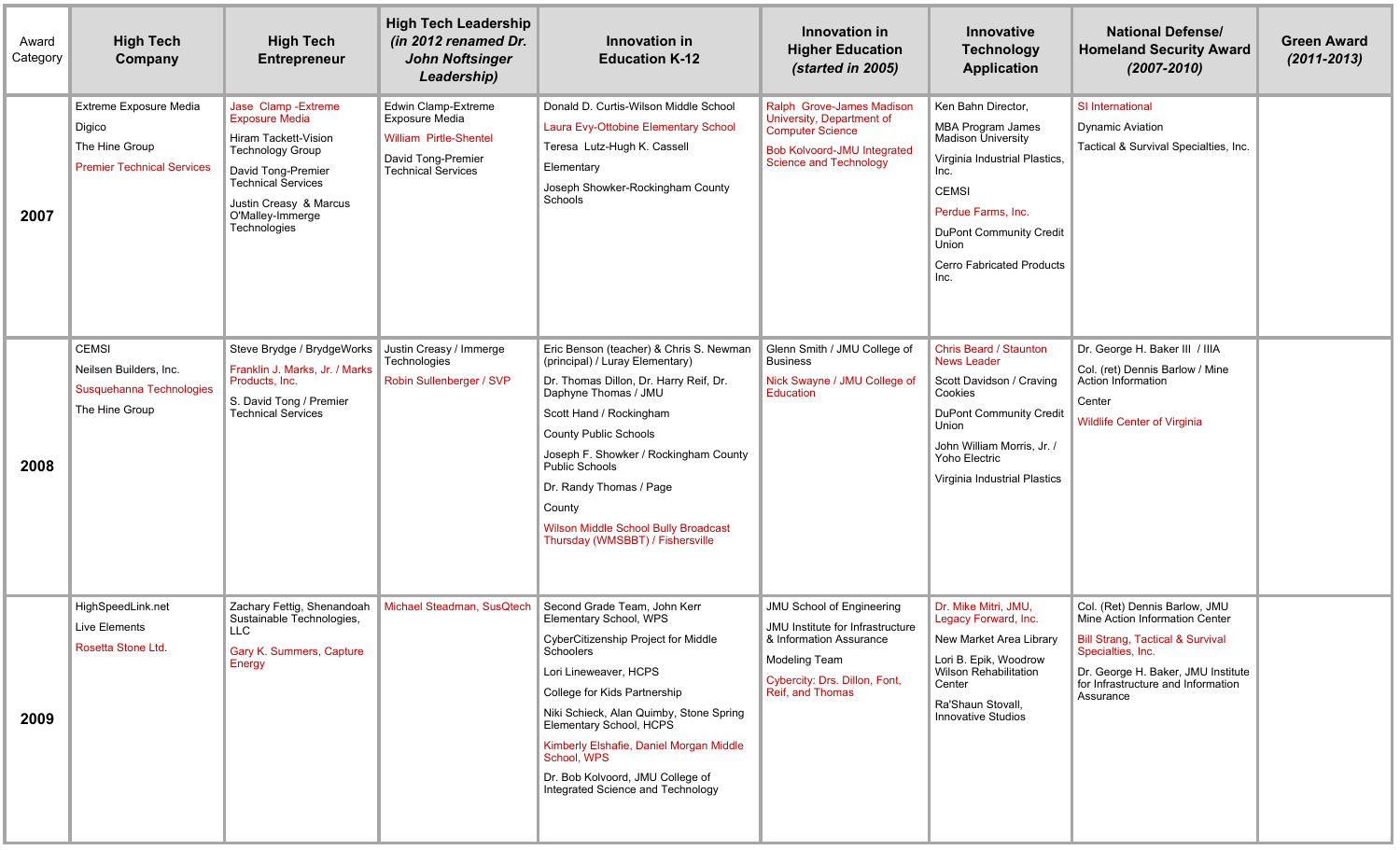| Award<br>Category | <b>High Tech</b><br>Company                                                                                                                                                                                                                                                    | <b>High Tech</b><br><b>Entrepreneur</b>                                                                                                                                                                   | <b>High Tech Leadership</b><br>(in 2012 renamed Dr.<br><b>John Noftsinger</b><br>Leadership)                                                                        | Innovation in<br><b>Education K-12</b>                                                                                                                                                                                                                                                                                                                                                                                                                                                      | Innovation in<br><b>Higher Education</b><br>(started in 2005)                                                                                                                                                                                                                             | Innovative<br><b>Technology</b><br><b>Application</b>                                                                                                    | <b>National Defense/</b><br><b>Homeland Security Award</b><br>$(2007 - 2010)$                                                                                                   | <b>Green Award</b><br>$(2011 - 2013)$                                                                                                                                                                                       |
|-------------------|--------------------------------------------------------------------------------------------------------------------------------------------------------------------------------------------------------------------------------------------------------------------------------|-----------------------------------------------------------------------------------------------------------------------------------------------------------------------------------------------------------|---------------------------------------------------------------------------------------------------------------------------------------------------------------------|---------------------------------------------------------------------------------------------------------------------------------------------------------------------------------------------------------------------------------------------------------------------------------------------------------------------------------------------------------------------------------------------------------------------------------------------------------------------------------------------|-------------------------------------------------------------------------------------------------------------------------------------------------------------------------------------------------------------------------------------------------------------------------------------------|----------------------------------------------------------------------------------------------------------------------------------------------------------|---------------------------------------------------------------------------------------------------------------------------------------------------------------------------------|-----------------------------------------------------------------------------------------------------------------------------------------------------------------------------------------------------------------------------|
| 2010              | Carpathia Hosting, Inc.<br>DIGICO Shoot   Post  <br>Design<br><b>Highland Telephone</b><br>Cooperative<br>MLC Advertising, Inc.<br>nTelos<br>R.B. Boan, Inc. Heating and<br>Cooling<br>Serco (PGPubs<br><b>Classification Services)</b><br>Shenandoah Valley Electric<br>Coop. | Eric Korn, American<br>Firearms Training Corp.<br>Alex Phillips,<br>HighSpeedLink.net<br>David Williamson,<br>Winchester Wireless &<br>Customer<br>Computers<br>Pennie Zinn Garber, Lineage<br>Architects | Chaz Evans-Haywood,<br>Harrisonburg City/<br>Rockingham County<br>Michael J. Rozmus,<br>Rockingham Memorial<br>Hospital<br>Dave Segars, Segars<br>Engineering       | Leonard Klein, Shenandoah Valley<br><b>Governor's School</b><br>Gary Lane, Highland County Public<br>Schools<br>Tara Meadows & Tracy Shifflett, Page<br><b>County Public Schools</b><br>Ben Ham, Stuarts Draft HS<br>Manufacturing Engineering Technology<br>Program<br><b>TECHfacturing Partnership, JMU/BRCC</b>                                                                                                                                                                          | Carey Cole, JMU College of<br><b>Business</b><br>Dr. Bryon L. Grigsby,<br>Shenandoah University<br>Dr. Richard R. Teaff, Dabney<br>S. Lancaster Community<br>College                                                                                                                      | Dr. Christopher<br>Bachmann, JMU<br>Alternative Fuel Lab<br><b>Rockingham Memorial</b><br>Hospital<br><b>Klann Plastics</b>                              | Ron Raab, JMU/ISAT; Kevin<br>Richards, VA State Police; Scott<br>Lewis, JMU College of Science &<br>Mathematics<br>Dr. Jason W. Martin, JMU College<br>of Science & Mathematics |                                                                                                                                                                                                                             |
| 2011              | BlueKey, Inc.<br><b>HDT Expeditionary Systems</b><br>Kline May Realty<br>May Supply Company<br>Serco (PGPubs<br><b>Classification Service)</b>                                                                                                                                 | <b>Scott Rogers</b>                                                                                                                                                                                       | Chaz Evans-Haywood,<br>Harrisonburg City/<br><b>Rockingham County</b><br>Kurt Plowman, City of<br>Staunton<br>Michael J. Rozmus,<br>Rockingham Memorial<br>Hospital | Alexandra Johnston, North Fork Middle<br>School<br>Kevin Lipscomb, Wilbur Pence Middle<br><b>School</b><br>Debbie Rhodes, John C. Myers<br><b>Elementary School</b><br>Lester Smith, BRCC Community Based<br><b>Job Training Grant</b><br>Virginia Wind for Schools Program<br>Tara Woolever, Frederick County Public<br>Schools                                                                                                                                                            | Carey Cole, JMU College of<br><b>Business</b><br>Dr. Bryon L. Grigsby,<br>Shenandoah University<br><b>Madison Digital Image</b><br>Database, JMU's Center for<br><b>Instructional Technology</b><br>Manufacturing Engineering<br>Technology Program, BRCC                                 | Dennis Brubaker,<br>Eastern Mennonite HS<br>HighspeedLINK<br><b>MillerCoors Shenandoah</b><br><b>Brewery</b><br>Brian Richardson, Moto<br>Electra Racing |                                                                                                                                                                                 | Dave's Taverna<br>Rockingham Memorial<br>Hospital<br>Pro Energy Consultants<br>Shenandoah Valley Energy<br>Partnership - Developing<br>a Green Workforce<br>Virginia Clean Cities<br>Virginia Eagle Distributing<br>Company |
| 2012              | Augusta Free Press, LLC<br>Cadence, Inc.<br><b>Dynamic Aviation</b>                                                                                                                                                                                                            | Scott Davidson, Campus<br>Cookies<br>Hiram Tackett & Bill Tolbert.<br><b>VTG</b>                                                                                                                          | Joseph S. Paxton,<br><b>Rockingham County</b><br>Kurt Plowman, City of<br>Staunton                                                                                  | Margaret Cameron, John Handley HS<br>Dr. Cam Carte, Massanutten Tech. Ctr<br>Deborah Cross, Peter Muhlenberg MS<br>Tawnya Doss, Spotswood ES<br>Sheila Fielding, Harrisonburg HS<br>Jacqueline Gulino, Keister ES<br>HCPS - Instructional Technology<br>Resource Teachers<br>Anna Hoover, Virginia School for the Deaf<br>& Blind<br>Obe Hostetter, RCPS<br>Dr. Scott Kizner, HCPS<br>Caroline L. Nesmith, Stone Spring ES<br>Amy E. Sabarre, HCPS<br>Dr. David Slykhuis, JMU College of Ed | <b>BRCC Students in Free</b><br>Enterprise Team/Rebecca<br>Evans<br><b>BRCC Veterinary Technology</b><br>Distance Education Program/<br>Dr. Stuart Porter<br>JMU Digital Forensics/Dr.<br><b>Florian Buchholz</b><br>JMU, ISAT/Dr. Louise Temple<br>Shenandoah University<br>Conservatory | JMU's Biochar System<br>at Avalon Acres Farm<br>NIBCO of Virginia,<br>Copper T Fitting Team<br><b>RR</b> Donnelley                                       |                                                                                                                                                                                 | Green Impact Campaign<br><b>Jim Hartman/Truck</b><br>Enterprises,<br>Charles B. Hendricks/The<br>Gaines Group<br>JMU's Wayland Hall<br>Renovation<br>Newlon Carson residence                                                |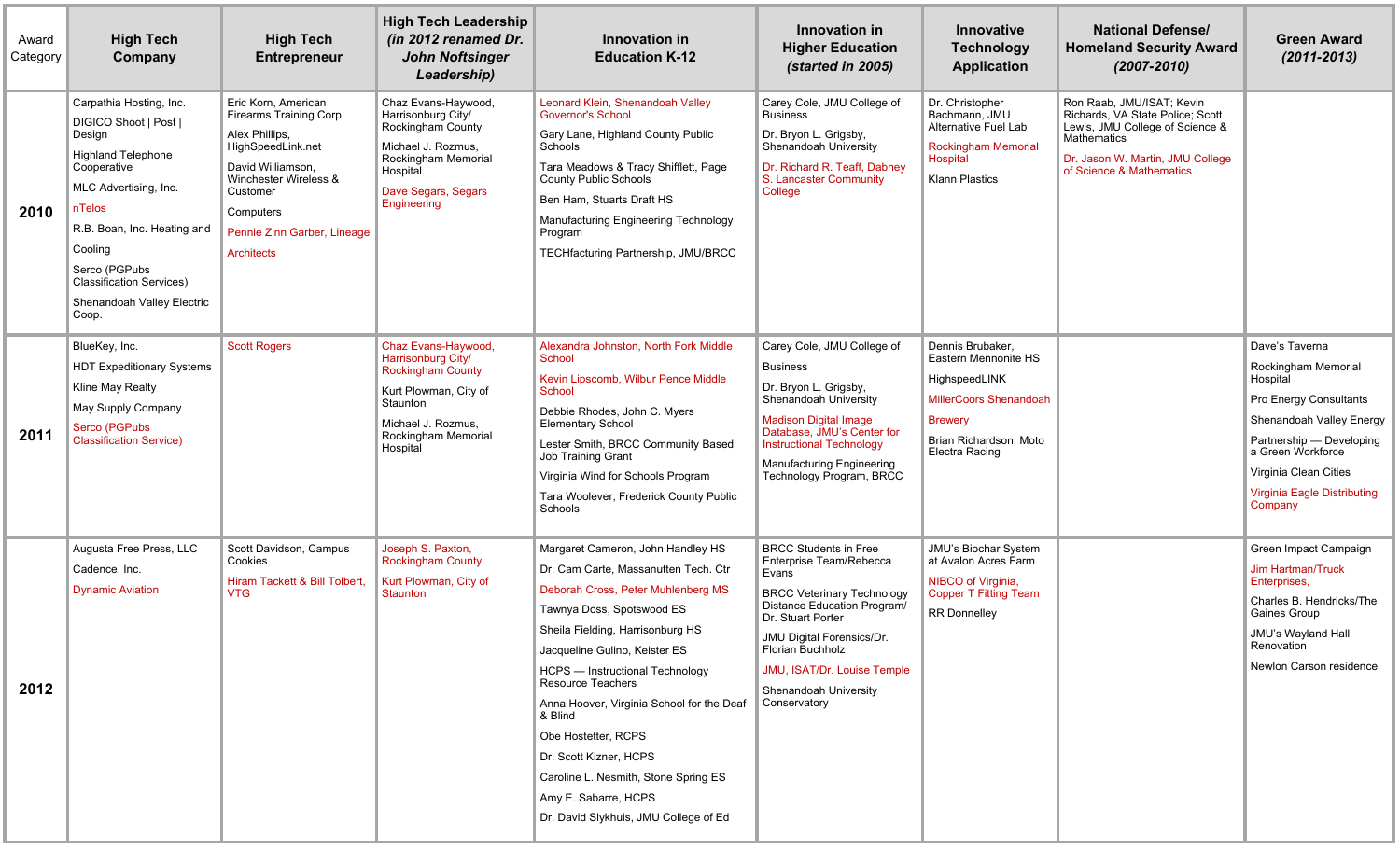| Award<br>Category | <b>High Tech</b><br>Company                                                                                                            | <b>High Tech</b><br><b>Entrepreneur</b>                                                                                                                                                                                 | Dr. John Noftsinger<br>Leadership                                                                                                         | Innovation in<br><b>Education K-12</b>                                                                                                                                                                                                                                                                                                                                                              | Innovation in<br><b>Higher Education</b><br>(started in 2005)                                                                                                                                                                                                                                                                                                                         | <b>Innovative</b><br><b>Technology</b><br><b>Application</b>                                                                                                                                                                      | <b>National Defense/</b><br><b>Homeland Security Award</b><br>$(2007 - 2010)$ | <b>Green Award</b><br>$(2011 - 2013)$                                                            |
|-------------------|----------------------------------------------------------------------------------------------------------------------------------------|-------------------------------------------------------------------------------------------------------------------------------------------------------------------------------------------------------------------------|-------------------------------------------------------------------------------------------------------------------------------------------|-----------------------------------------------------------------------------------------------------------------------------------------------------------------------------------------------------------------------------------------------------------------------------------------------------------------------------------------------------------------------------------------------------|---------------------------------------------------------------------------------------------------------------------------------------------------------------------------------------------------------------------------------------------------------------------------------------------------------------------------------------------------------------------------------------|-----------------------------------------------------------------------------------------------------------------------------------------------------------------------------------------------------------------------------------|-------------------------------------------------------------------------------|--------------------------------------------------------------------------------------------------|
| 2013              | A M Yoder & Company<br>Cadence, Inc.<br>Elite Insulation & Polypro<br>E-N Computers<br>Hutchins & Hutchins<br>Nielson Builders, Inc.   | Eric Korn, American<br><b>Firearms Training</b><br>Andy Vanhook, Beau Baker,<br>Jon Iwanicki, Appeal<br>Production<br>Jeff Vaughn, KVK Precision<br><b>Specialties</b><br>Josiah Weaver, Drawbridge<br>Technologies LLC | Dr. Scott Kizner, Harrisonburg<br><b>City Schools</b>                                                                                     | $\blacksquare$ Apps4Va<br>Hans Herlan, Skyline Middle School<br>James Richerson, BRCC<br>Dr. Oskar Scheikl, RCPS<br>Virginia Wind for Schools<br>Jeffery Wile, Signal Knob Middle School                                                                                                                                                                                                            | 4-VA at James Madison<br>University<br>Dr. Hossain Heydari, JMU<br>CISE, Computer Science<br>Lord Fairfax Community<br>College<br>Dr, Alan McKay, Shenandoah<br>University's Bernard School of<br>Pharmacy<br>Waynesboro Area Learning<br>Tree (WALT)                                                                                                                                 | <b>Eastern BioPlastics</b>                                                                                                                                                                                                        |                                                                               | <b>Eastern Mennonite</b><br><b>University</b><br>Signora Solar<br>Virginia Eagle<br>Distributing |
| 2014              | Chiedo Labs<br>Dascom Americas<br><b>Eastern BioPlastics</b><br>E-N Computers, Inc.<br>Immerge Technologies<br>Valley Engineering, PLC | Andrew Harbick, Pickarious<br>Tony Huffman, Approved<br>Colleges, LLC<br>Larry Miles, McClung<br>Companies<br>Andy Vanhook, Beau Baker,<br>and Jon Iwanicki, Appeal<br>Production                                       | Dr. Chris Bachmann, JMU<br><b>College of Integrated Science</b><br>& Engineering<br>Dr. Krishna Kodukula, SRI<br><b>Shenandoah Valley</b> | Michael Bell, Page County Public School<br>Karen Campbell, Harrisonburg City Public<br>Schools<br>Dr. Dixie Davis, Page County Public<br><b>Schools</b><br>Obe Hostetter, Rockingham County<br>Public Schools<br>Kaitlin Ilnitzki, Shelburne Middle School<br>K-12 STEM Program, Harrisonburg City<br>Public Schools<br>Ben Kilmer & Chad Kiernan, GroMobi LLC<br>Kelly Lawton, Luray Middle School | Carrie Boyd, BRCC SAILS<br>Implementation<br>Dr. Kevin Giovanetti, JMU<br>Department of Physics<br>Institute of Certified<br>Professional Managers (ICPM)<br><b>JMU Department of Nursing</b><br><b>JMU Advanced Thermal Fluids</b><br>Lab, Drs. Pierrakos, Altaii &<br>Watson<br>STEWii (Screening Teens<br>Early With Identification and<br>Intervention), Shenandoah<br>University | A&J Development &<br><b>Excavation Inc.</b><br><b>Ivy Tools</b><br>Life Access Technology<br>Rockingham County<br><b>Community Development</b><br>Secure Futures, LLC<br><b>Staunton City Schools</b><br>SUNRNR of Virginia, Inc. |                                                                               |                                                                                                  |
| 2015              | <b>DASCOM Americas</b><br><b>Eastern BioPlastics</b>                                                                                   | Dan Funk & Jim Rutt,<br><b>Staunton Maker Space</b><br>Chiedo John, Chiedo Labs<br><b>Anthony Smith, Secure</b><br><b>Futures</b>                                                                                       | Dr. John Downey, Blue Ridge<br><b>Community College</b><br>Mike Murphy, Blue Ridge<br><b>Community College</b>                            | Ralph Irons, Shenandoah Valley<br>Governor's School<br><b>JMU NETS-T Certification Program</b><br><b>Chandler Sansing &amp; Wayne Zink,</b><br>Shelburne Middle School<br>Denise Southwick, Robert E. Lee High<br>School                                                                                                                                                                            | <b>JMU Department of Nursing</b><br>Dr. Gabriel Niculescu & Dr.<br>Ioana Niculescu, JMU Physics<br>William Oliver, Blue Ridge<br><b>Community College</b><br>Diane Painter, Shenandoah<br><b>University</b>                                                                                                                                                                           | Linda Alger, Blue Ridge<br><b>Community College</b><br>Sven Brueckner, Axon Al<br>Comsonics, Inc.<br>Mike Heatwole, May<br><b>Supply</b><br>Christopher Runion &<br>Jennifer Runion, Eddie<br><b>Edwards Signs</b>                |                                                                               |                                                                                                  |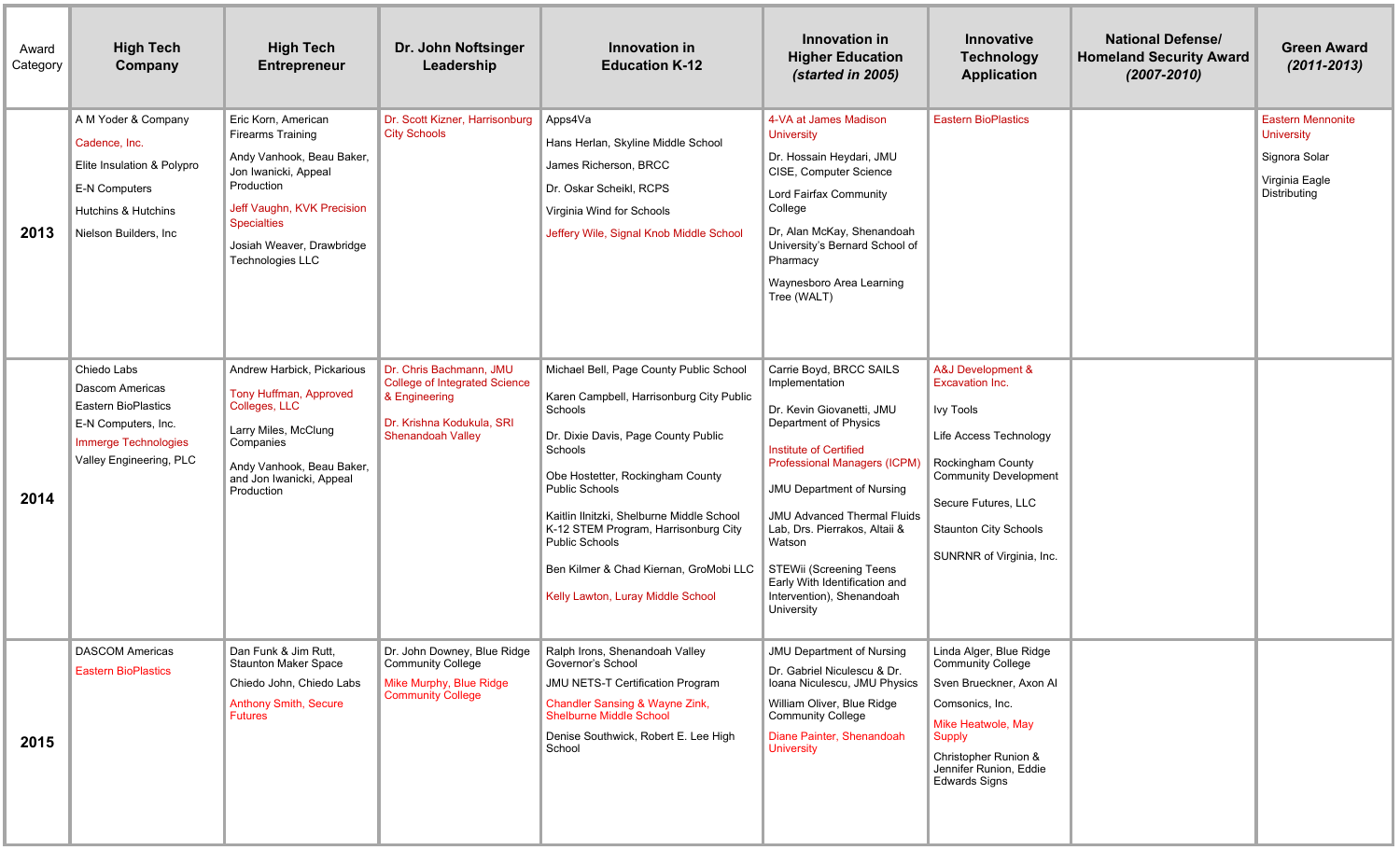| Award<br>Category | <b>High Tech</b><br>Company                                                                | <b>High Tech</b><br><b>Entrepreneur</b>                                                                                                    | Dr. John Noftsinger<br>Leadership                                                                                                                                          | Innovation in<br><b>Education K-12</b>                                                                                                                                                                                                                                                                                                                                                                                                                                                                                                                                                    | Innovation in<br><b>Higher Education</b><br>(started in 2005)                                                                                                                                                                        | <b>Innovative</b><br><b>Technology</b><br><b>Application</b>                                                                                                                                                                                   | <b>National Defense/</b><br><b>Homeland Security Award</b><br>$(2007 - 2010)$                                                                                  | <b>Green Award</b><br>$(2011 - 2013, 2016)$                               |
|-------------------|--------------------------------------------------------------------------------------------|--------------------------------------------------------------------------------------------------------------------------------------------|----------------------------------------------------------------------------------------------------------------------------------------------------------------------------|-------------------------------------------------------------------------------------------------------------------------------------------------------------------------------------------------------------------------------------------------------------------------------------------------------------------------------------------------------------------------------------------------------------------------------------------------------------------------------------------------------------------------------------------------------------------------------------------|--------------------------------------------------------------------------------------------------------------------------------------------------------------------------------------------------------------------------------------|------------------------------------------------------------------------------------------------------------------------------------------------------------------------------------------------------------------------------------------------|----------------------------------------------------------------------------------------------------------------------------------------------------------------|---------------------------------------------------------------------------|
| 2016              | <b>DASCOM Americas</b><br>giv2giv                                                          | Sven Brueckner, AxonAl<br>Darren Smith, Traipse<br>Will Strickland, BrilliantBlaze<br>& Coda Global                                        | Dr. Ken Rutherford,<br><b>James Madison University</b>                                                                                                                     | Stephanie Failes, Rockingham County<br><b>Public Schools</b><br><b>JMU ISTE Standards for Teachers</b><br><b>Certification Program</b><br>Dr. Michael Ormsmith, Brenda Lovekamp,<br><b>Staunton City Schools</b><br>John Woods, North Fork Middle School                                                                                                                                                                                                                                                                                                                                  | Drs. Heydari, Tjaden, & Wang,<br><b>JMU CISE</b><br>Tom Richardson, UVA<br>Nick Swayne, 4-VA at James<br><b>Madison University</b>                                                                                                   | Rockingham Group<br><b>Shenandoah Growers</b>                                                                                                                                                                                                  |                                                                                                                                                                | <b>Dairy Queen</b>                                                        |
| Award<br>Category | <b>Emerging Business</b><br>Award                                                          | Innovation in<br><b>Utilization</b>                                                                                                        | Dr. John Noftsinger<br>Leadership                                                                                                                                          | Innovation in<br><b>Education K-12</b>                                                                                                                                                                                                                                                                                                                                                                                                                                                                                                                                                    | Innovation in<br><b>Higher Education</b><br>(started in 2005)                                                                                                                                                                        | Innovation in<br><b>Development</b><br><b>Award</b>                                                                                                                                                                                            | <b>Community Impact Award</b><br>$(2011 - 2013, 2016)$                                                                                                         | <b>People's Choice</b><br>Award                                           |
| 2017              | Blue Vigil, LLC<br>Canvex<br>The Chiedo Companies<br><b>IMADE3D</b><br>Ryzing Technologies | <b>Rivermont Farm</b><br>Rockingham Group<br><b>Shenandoah Computer</b><br>Center<br>Sigora Solar<br><b>Total Technology</b><br>Management | Dr. Harry Reif/ JMU College of<br><b>Business</b><br><b>Computer Information</b><br><b>Systems and Business</b><br>Analytics                                               | Lucas C. Conner, Alleghany County Public<br>Schools<br>Matt Goss, Blue Ridge Community College<br>SGT Kenneth Glass, Fishburne Military School<br>Amy Sabarre & Jeremy Aldrich,<br>Harrisonburg City Public Schools<br>Remy Pangle, The KidWind Challenge/JMU<br>Wind Energy<br>Chris Dalton, Massanutten Technical Center<br>Dr. Oskar Scheikl, Rockingham County<br><b>Public Schools</b><br>Eric Johnston, Patrick Graybeal, Kathy<br>Chrisman, SD Solutions LLC et al<br>Matthew T. Britton, Shenandoah County<br><b>Public Schools</b><br>Jessica Herr, Staunton City Public Schools | "Knowledge to Work" / Lord<br><b>Fairfax Community College</b><br>Software Development and<br>Implementation<br>University of Virginia, School of<br>Medicine<br>COL Stacey Vargas, PhD  <br><b>VMI / VMI Research</b><br>Laboratory | Dr. Sven A. Brueckner I<br>Axon Al<br>The Center for<br>International<br>Stabilization and<br>Recovery's<br><b>CAST Project Team</b><br>(Paul Rittenhouse.<br>Lindsay Aldrich, Heather<br>Holsinger)<br>Immerge<br>Ben Hanson   Serco,<br>Inc. | Explore More Discovery Museum &<br><b>JMU Debate Club</b><br>Harrisonburg Gift and Thrift, Inc. &<br>Secure Futures, LLC<br><b>Wildlife Center of Virginia</b> | Massanutten Technical<br>Center                                           |
| 2018              | ConvergentAl<br><b>E-N Computers</b><br>Raincrow Studios, LLC<br>Vohtr, Inc.               | <b>Bank Design and Equipment</b><br>Canvex LLC                                                                                             | Richie Crim. Lord Fairfax<br><b>Community College</b><br>Ron Perry, grep Innovation<br>Danielle Ross, Netsmart<br>Technologies / Valley<br><b>Community Services Board</b> | Mary Heishman, Staunton City Schools<br>Eric Johnston, Page County Public Schools<br>Chris Martin, Shenandoah Valley<br>Governor's School<br>Christine Richmond, Shenandoah County<br>Public Schools<br>Amy Sabarre, Harrisonburg City Public Schools<br>Brian Thomas, Frederick County Public Schools                                                                                                                                                                                                                                                                                    | JMU X-Labs<br>Lord Fairfax Community<br>College / "We're Open"<br>Initiative<br>S.U. Center for Immersive<br>Learning                                                                                                                | <b>HYDRA Systems</b><br>JMU Center for<br>International<br>Stabilization and<br>Recovery (CISR)<br><b>TaxToken</b>                                                                                                                             | Curren Media Group<br><b>Explore More Discovery Museum</b><br>Shenandoah Valley Workforce<br>Development Board, Inc.                                           | Christine Richmond /<br><b>Shenandoah County Public</b><br><b>Schools</b> |